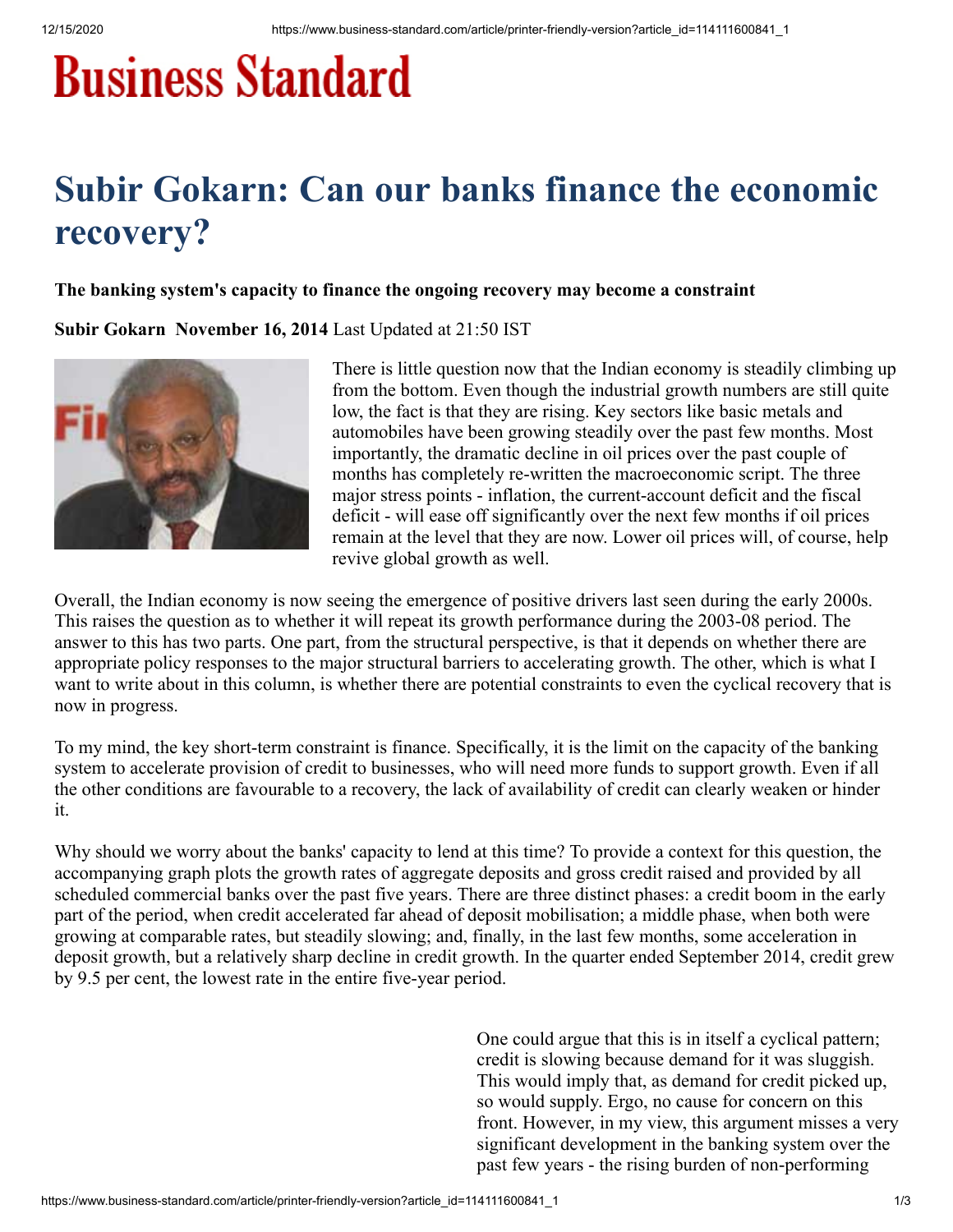12/15/2020 https://www.business-standard.com/article/printer-friendly-version?article\_id=114111600841\_1



assets (NPAs). For the banking system as a whole, gross NPAs as a percentage of total advances went up from 2.4 per cent in 2008 to 3.4 per cent in 2013. For public sector banks, this ratio increased from 2.3 per cent to 3.8 per cent over this period. Here again, the argument could be made that this is a cyclical pattern and will reverse as growth picks up. But there is another factor at work here.

During this period, banks were lending aggressively to infrastructure projects, which reflected the great hopes placed on the public-private-partnership model. As these hopes were increasingly dashed by the realities of projects delayed by policy uncertainties, clearances and approvals, and various other barriers to timely execution, they put promoter companies in financial distress and banks that had lent to them in a situation of

mounting NPAs. Unlike the traditional business cycle pattern of NPAs, these are structural and will not selfcorrect with a growth recovery. In short, the banking system is entering the economic recovery phase with an asset-quality problem that will not sort itself out.

When banks have an NPA burden, an increasing share of their profits needs to be dedicated to provisioning. Managements come under pressure and, consequently, become more and more averse to taking on additional risks. Even public sector banks that are listed are constrained by this, because the analyst and investor communities are so focused on asset quality. These pressures induce bank managements to look for the safest possible ways to deploy their funds.

In the Indian context, traditional commercial lending is not on the top of the list. Pride of place goes to lending to the government. Government securities are the one risk-free asset class that is available in plenty. Returns are attractive, and under the statutory liquidity ratio (SLR) provisions, holdings up to 22.5 per cent of banks' liabilities are exempt from mark-to-market requirements, insulating the banks' balance sheets from interest rate risk.

The pattern of deposit and credit growth that the graph shows for the last quarter suggests that banks are deploying incremental deposits into buying government securities. This also explains why the yield curve has been inverted over the past quarter; the yield on 10-year government securities, which is the most liquid tenor, has been consistently below the overnight repo rate. This combination of outcomes is what leads to my basic concern; even if the economy shows signs of recovery, the structural nature of banks' NPAs will constrain their willingness to provide credit to businesses, which will need it to sustain the recovery.

Policy responses can certainly be visualised. In the immediate term, the system's lending capacity can be enhanced by capital infusions into the public sector banks. Of course, this has long-term fiscal and governance implications, which need to be considered when the allocations are made, but there will be tangible short-term benefits. Importantly, to push the enhanced capital into financing business instead of buying more government securities, the mark-to-market exemption needs to be sharply reduced.

From a somewhat longer-term perspective, the chronic burden of infrastructure NPAs needs to be taken off the banks' balance sheets. In an earlier column, I had argued for a National Investment Fund model to transfer these assets from the banks to a government-funded entity. Whether through this or any other model, it is imperative that bank balance sheets be restored to a state in which they can meet the normal business needs of their conventional borrowers.